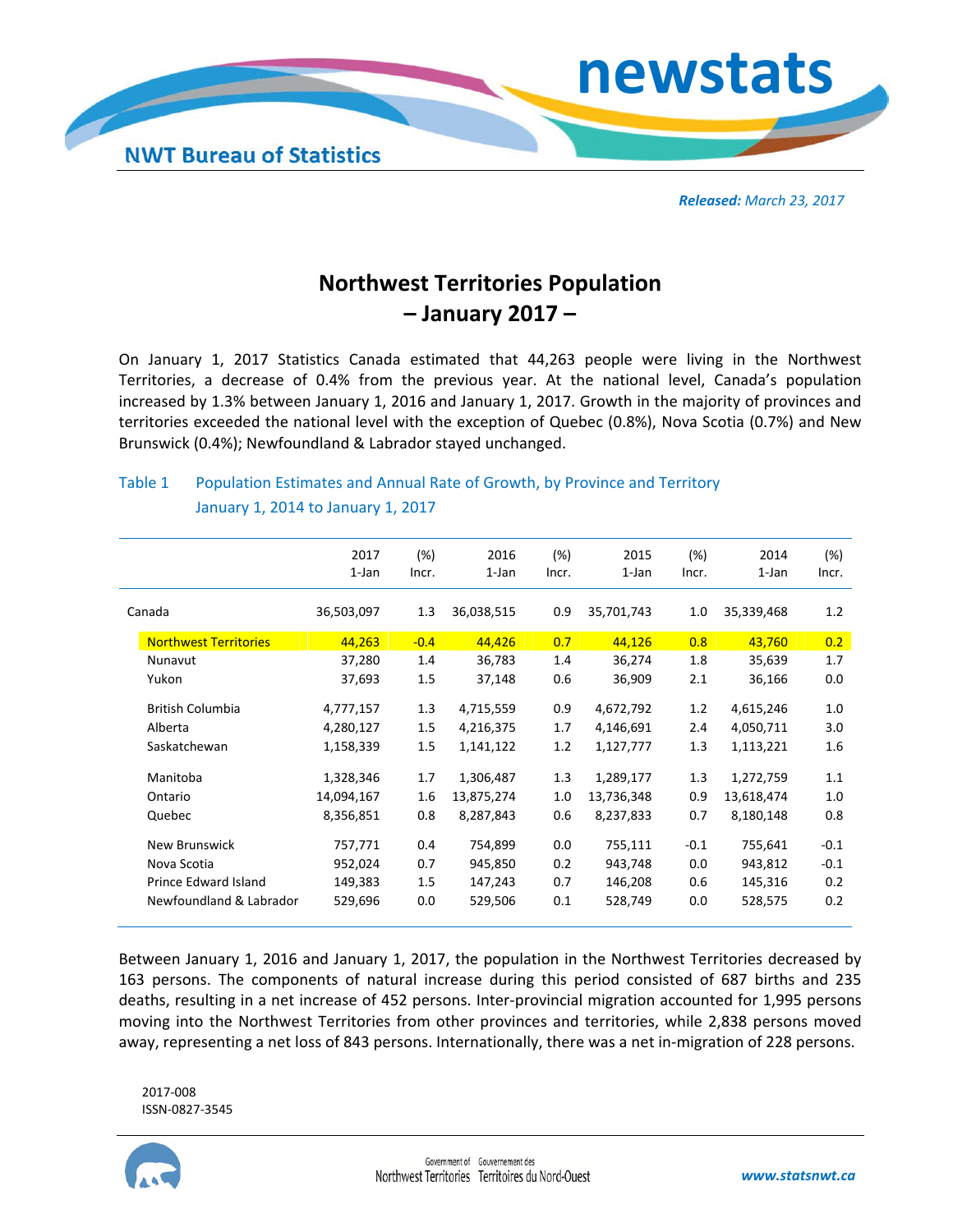During the fourth quarter of 2016, the NWT population grew by 59 persons. The population increase was a result of a gain of 99 persons through natural increase and a loss of 40 persons through migration. As Figure 1 demonstrates, the NWT population was relatively flat between 2004 and 2010 and it has been on slight increase since then.



In the NWT, population growth fluctuates based on migration patterns. Between October, 1 2016 and January 1, 2017, the number of persons who moved in to the territory was the lowest since the fourth quarter of 2005, while the number of persons moving out of the territory was the lowest since the fourth quarter of 2009 leaving the NWT with the negative net interprovincial migration of 97 persons (Figure 2).



Figure 1 NWT Population Estimates,

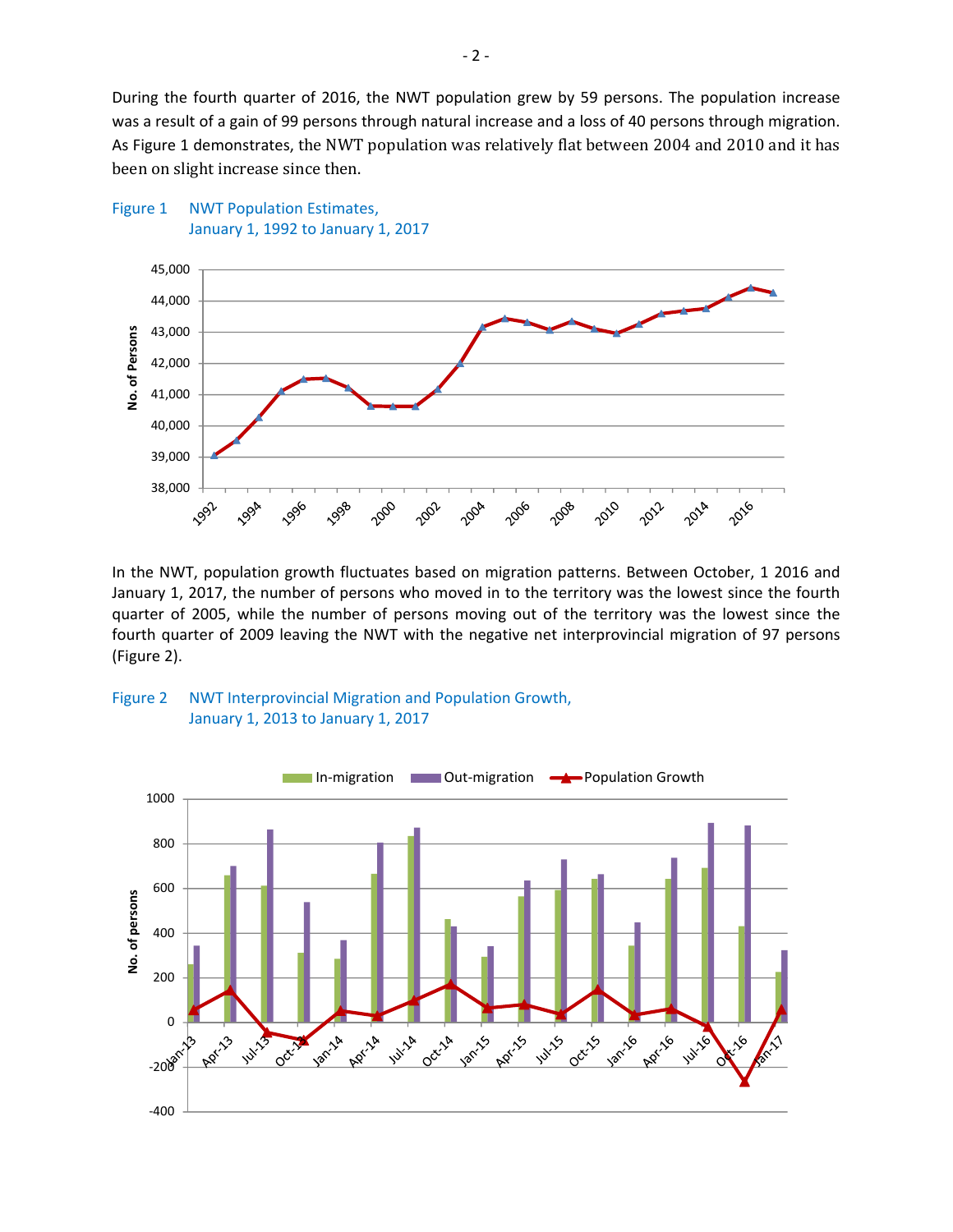The detailed components of population change for the Northwest Territories since 2010 are presented in Table 2.

For more information about these estimates or for community level population estimates and projections, please visit the NWT Bureau of Statistics website at http://www.statsnwt.ca or call (867) 767‐9169.